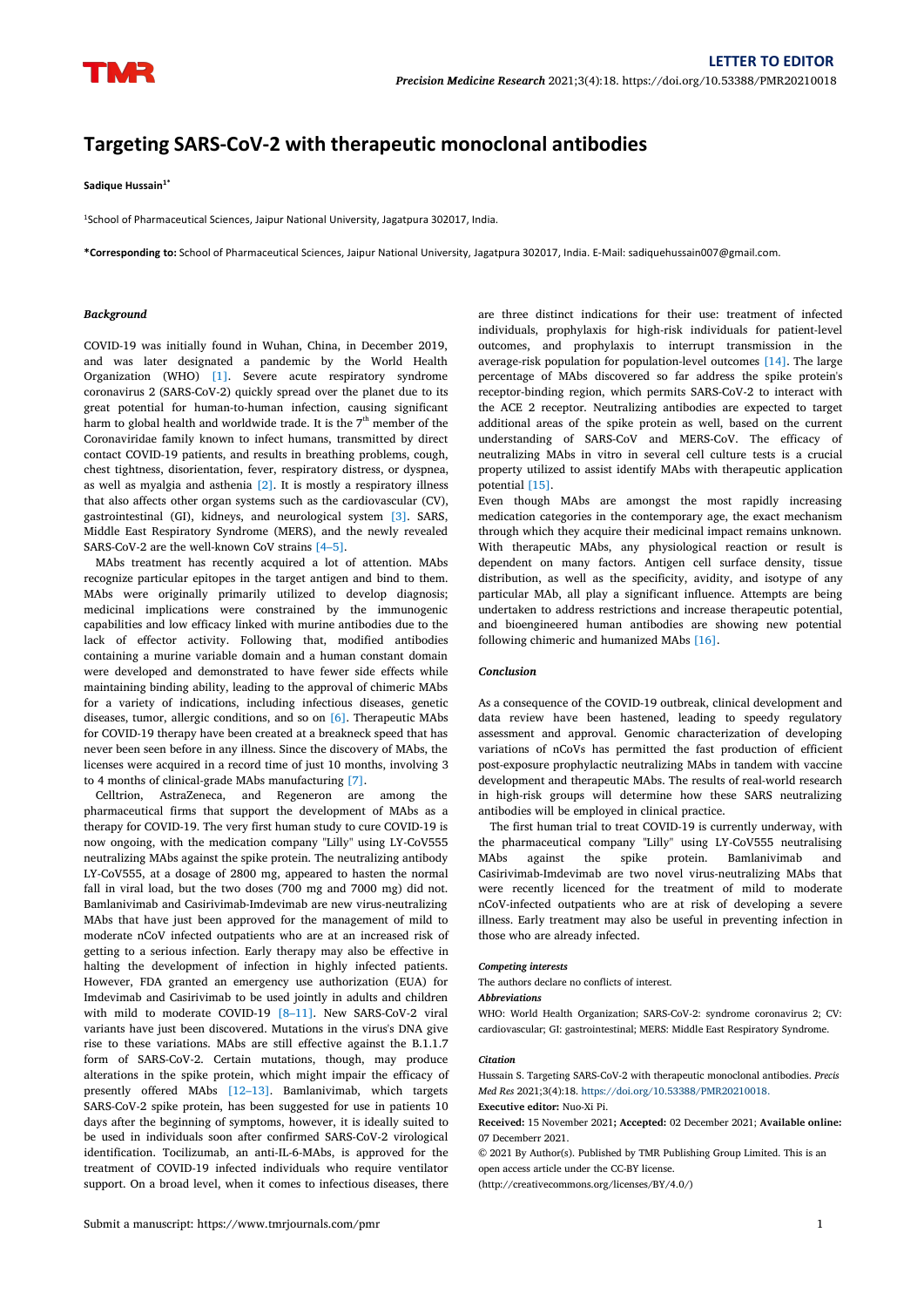|                                              |             | Table 1 Phase 2, 3, and 4 trials of monoclonal antibodies are underway $[17-19]$ . |                  |                          |
|----------------------------------------------|-------------|------------------------------------------------------------------------------------|------------------|--------------------------|
| Sponsor                                      | Trial ID    | Study                                                                              | Product          | <b>Clinical Phase</b>    |
| I-Mab Biopharma Co. Ltd.                     | NCT04341116 | 384 severe infected COVID-19                                                       |                  |                          |
|                                              |             | individuals under supportive                                                       | TJ003234         | $2 - 3$                  |
|                                              |             | care                                                                               |                  |                          |
|                                              | NCT04369469 |                                                                                    |                  |                          |
| <b>Alexion Pharmaceuticals</b>               |             | 270 COVID-19 patients admitted to the                                              |                  |                          |
|                                              |             | hospital with severe pneumonia and                                                 | Ravulizumab      | 3                        |
|                                              |             | acute lung damage                                                                  |                  |                          |
| Assistance Publique - Hôpitaux de Paris      | NCT04324073 | 239 COVID-19 patients included in                                                  |                  |                          |
|                                              |             | CORIMUNO-19                                                                        | Sarilumab        | $2 - 3$                  |
|                                              |             |                                                                                    |                  |                          |
|                                              |             | cohort                                                                             |                  |                          |
| AstraZeneca/QuintilesIMS                     | NCT04625972 | 1,125 participants with exposure history                                           |                  |                          |
|                                              |             | within                                                                             | AZD7442          | 3                        |
|                                              |             | preceding 8 days                                                                   |                  |                          |
| <b>Brigham and Women's Hospital</b>          | NCT04570397 | 32 SARS-CoV-2 positive patients with                                               |                  |                          |
|                                              |             | thrombotic                                                                         | Ravulizumab      | 3                        |
|                                              |             |                                                                                    |                  |                          |
|                                              |             | microangiopathy                                                                    |                  |                          |
| <b>Cambridge University Hospitals NHS</b>    | NCT04390464 | 1,167 SARS-CoV-2 positive hospitalized                                             |                  |                          |
| <b>Foundation Trust</b>                      |             | pre-ICU                                                                            | Ravulizumab      | $^{+}$<br>$\overline{4}$ |
|                                              |             |                                                                                    | Baricitinib      |                          |
|                                              |             | patients                                                                           |                  |                          |
|                                              |             |                                                                                    |                  |                          |
| <b>CSL Behring</b>                           | NCT04409509 | 124 COVID-19 positive severe patients                                              |                  |                          |
|                                              |             | with                                                                               | Garadacimab      | 2                        |
|                                              |             | interstitial pneumonia                                                             |                  |                          |
|                                              |             |                                                                                    |                  |                          |
| CytoDyn, Inc.                                | NCT04347239 | 390 hospitalized severe or critically ill                                          |                  |                          |
|                                              |             | COVID-19                                                                           | Leronlimab       | 2                        |
|                                              |             | patients                                                                           |                  |                          |
| Eli Lilly and Company/AbCellera Biologics    | NCT04634409 | 500 non-hospitalized mild to moderate                                              |                  |                          |
| Inc./ Shanghai Junshi Bioscience Co.,        |             | COVID-19                                                                           | LY3819253        | 2<br>$^{+}$              |
|                                              |             |                                                                                    |                  |                          |
| Ltd.                                         |             | patients                                                                           | LY3832479        |                          |
| Fibrogen                                     | NCT04432298 | 130 acute COVID-19 hospitalized                                                    |                  |                          |
|                                              |             | patients                                                                           | Pamrevlumab      | $\overline{\mathbf{2}}$  |
|                                              |             |                                                                                    |                  |                          |
|                                              |             |                                                                                    |                  |                          |
| Hadassah Medical Organization/Sheba          | NCT04377750 | 500 participants with severe COVID-19                                              |                  |                          |
| Medical Center/ Wolfson Medical Center       |             | disease and                                                                        | Tocilizumab      | 4                        |
|                                              |             | suspected hyper-inflammation                                                       |                  |                          |
| Hospices Civils de Lyon                      | NCT04413838 | 120 SARS-CoV-2 positive hospitalized                                               |                  |                          |
|                                              |             |                                                                                    |                  |                          |
|                                              |             | obese                                                                              | Nivolumab        | 2                        |
|                                              |             | individual with risk of severe infection                                           |                  |                          |
| Implicit Bioscience/University of            | NCT04391309 | 300 adult Hospitalized COVID-19                                                    |                  |                          |
| Washington                                   |             | patients                                                                           | IC14             | $\overline{\mathbf{2}}$  |
|                                              |             |                                                                                    |                  |                          |
|                                              |             |                                                                                    |                  |                          |
| Johns Hopkins University/ Novartis/ Socar    | NCT04435184 | 40 SARS-CoV-2 positive hospitalized                                                |                  |                          |
| Research SA/ Brigham and Women's             |             | acute                                                                              | Crizanlizumab    | 2                        |
| Hospital                                     |             | COVID-19 patients                                                                  |                  |                          |
| Kinevant Sciences GmbH/Roivant               | NCT04351243 | 227 with lung injury or ARDS secondary                                             |                  |                          |
|                                              |             |                                                                                    |                  |                          |
| Sciences, Inc.                               |             | to                                                                                 | Gimsilumab       | $\overline{2}$           |
|                                              |             | COVID-19                                                                           |                  |                          |
| National Institute of Allergy and Infectious | NCT04583956 | 200 SARS-CoV-2 positive hospitalized                                               |                  |                          |
| Diseases (NIAID)                             |             | adult patient                                                                      | Risankizumab     | $\overline{2}$           |
|                                              |             |                                                                                    |                  |                          |
| Ospedale San Raffaele                        | NCT04397497 | 50 participants hospitalized with                                                  |                  |                          |
|                                              |             | COVID-19                                                                           | Mavrilimumab     | $\overline{2}$           |
|                                              |             | induced pneumonia                                                                  |                  |                          |
| Rapa Therapeutics LLC/ Hackensack            | NCT04482699 | 88 hospitalized, severe, post-intubation                                           | RAPA-501-Allo    |                          |
| <b>Meridian Health</b>                       |             |                                                                                    |                  |                          |
|                                              |             | COVID-19                                                                           |                  | $\overline{2}$           |
|                                              |             | patients                                                                           |                  |                          |
| <b>Regeneron Pharmaceuticals</b>             | NCT04426695 | 2,970 adult Hospitalized COVID-19                                                  | REGN10933        | $^{+}$                   |
|                                              |             | patients                                                                           | <b>REGN10987</b> | 1/2                      |
|                                              |             |                                                                                    |                  |                          |
|                                              |             |                                                                                    |                  |                          |
|                                              |             |                                                                                    |                  |                          |
| Swedish Orphan Biovitrum                     | NCT04324021 | 54 hospitalized COVID-19 patients with                                             |                  |                          |
|                                              |             | respiratory                                                                        | Emapalumab       | 2                        |
|                                              |             | distress and hyper inflammation                                                    |                  |                          |
|                                              |             |                                                                                    |                  |                          |
|                                              |             |                                                                                    |                  |                          |
|                                              |             |                                                                                    |                  |                          |
| Sorrento Therapeutics, Inc.                  | NCT04584697 | 50 SARS-CoV-2 RNA positive                                                         |                  |                          |
|                                              |             | asymptomatic/mild                                                                  | COVI-AMG         | 1/2                      |
|                                              |             | symptomatic participants                                                           |                  |                          |
|                                              |             |                                                                                    |                  |                          |

| Table 1 Phase 2, 3, and 4 trials of monoclonal antibodies are underway $[17-19]$ . |  |
|------------------------------------------------------------------------------------|--|
|------------------------------------------------------------------------------------|--|